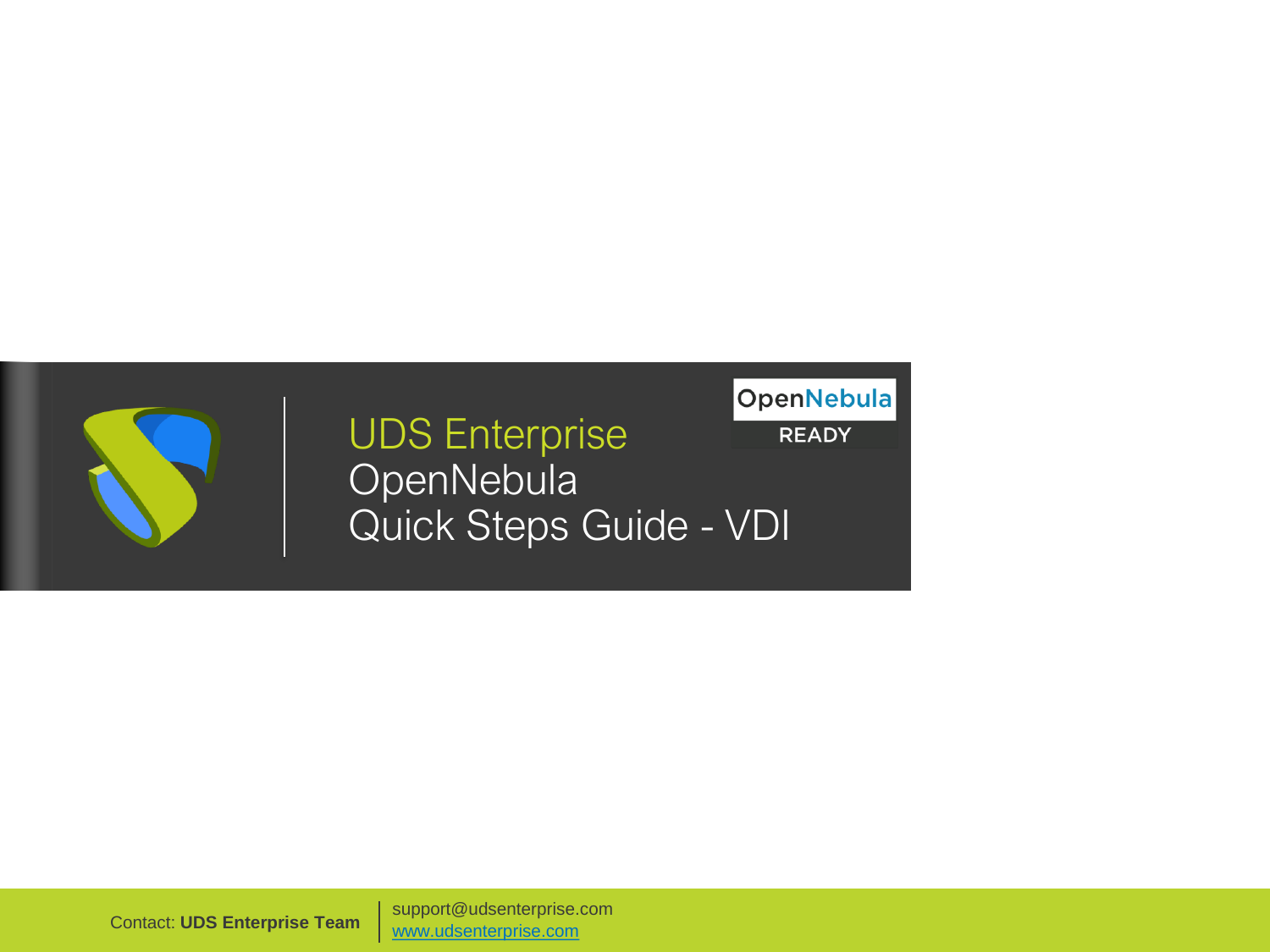

#### Prepare your environment

Install & configure OpenNebula with at least :

- A network configuration with the OpenNebula host with one static IP

For further info: [OpenNebula 6.0.0 Documentation](https://docs.opennebula.io/6.0/)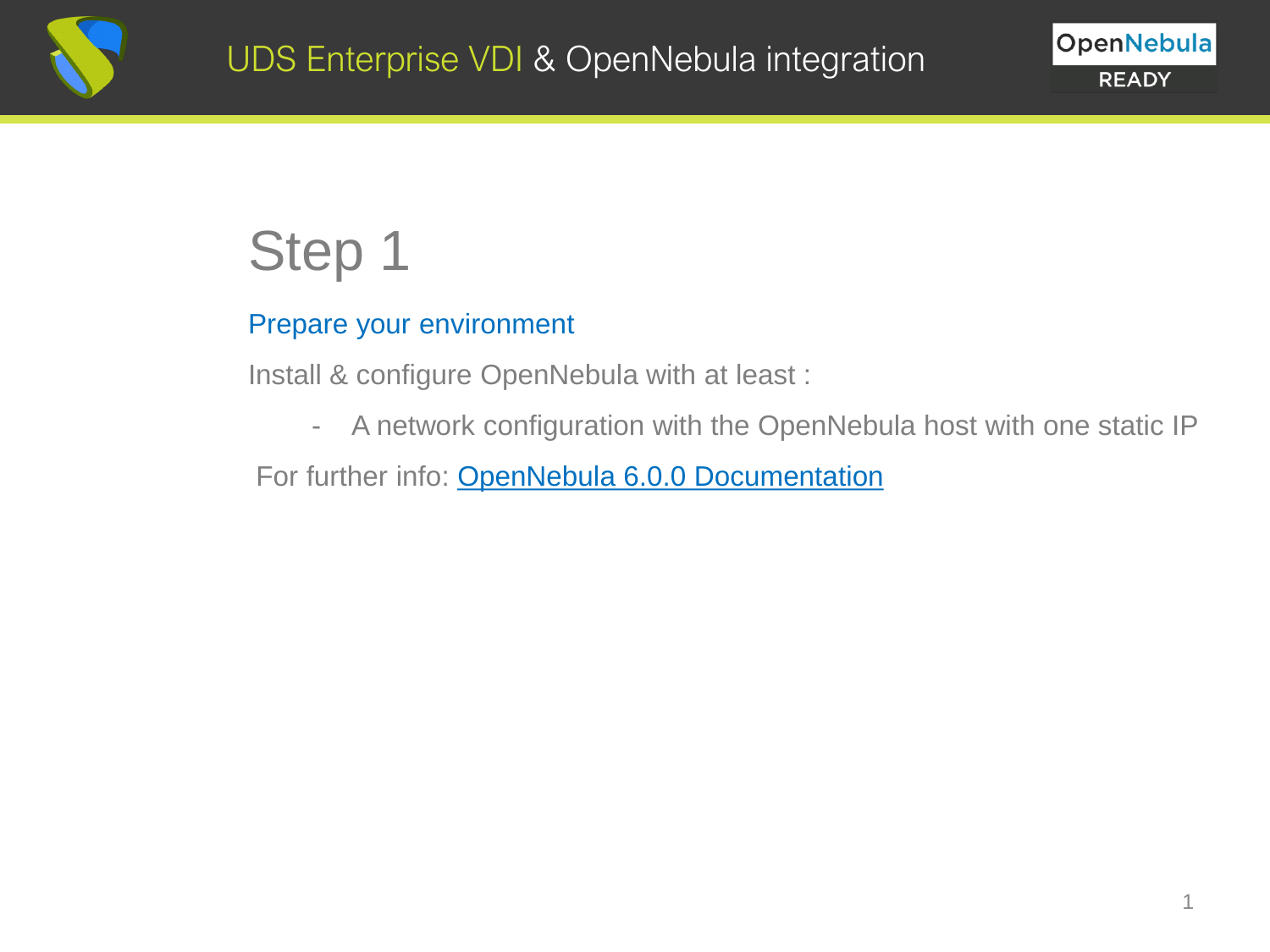

#### Prepare the virtual desktop's base image

Optimize your base image:

- Configure GPO
- Remove unnecessary components

Install in your base image:

- Favourite apps
- UDS Actor

For further info: **UDS Enterprise Installation, Administration and** 

User Guide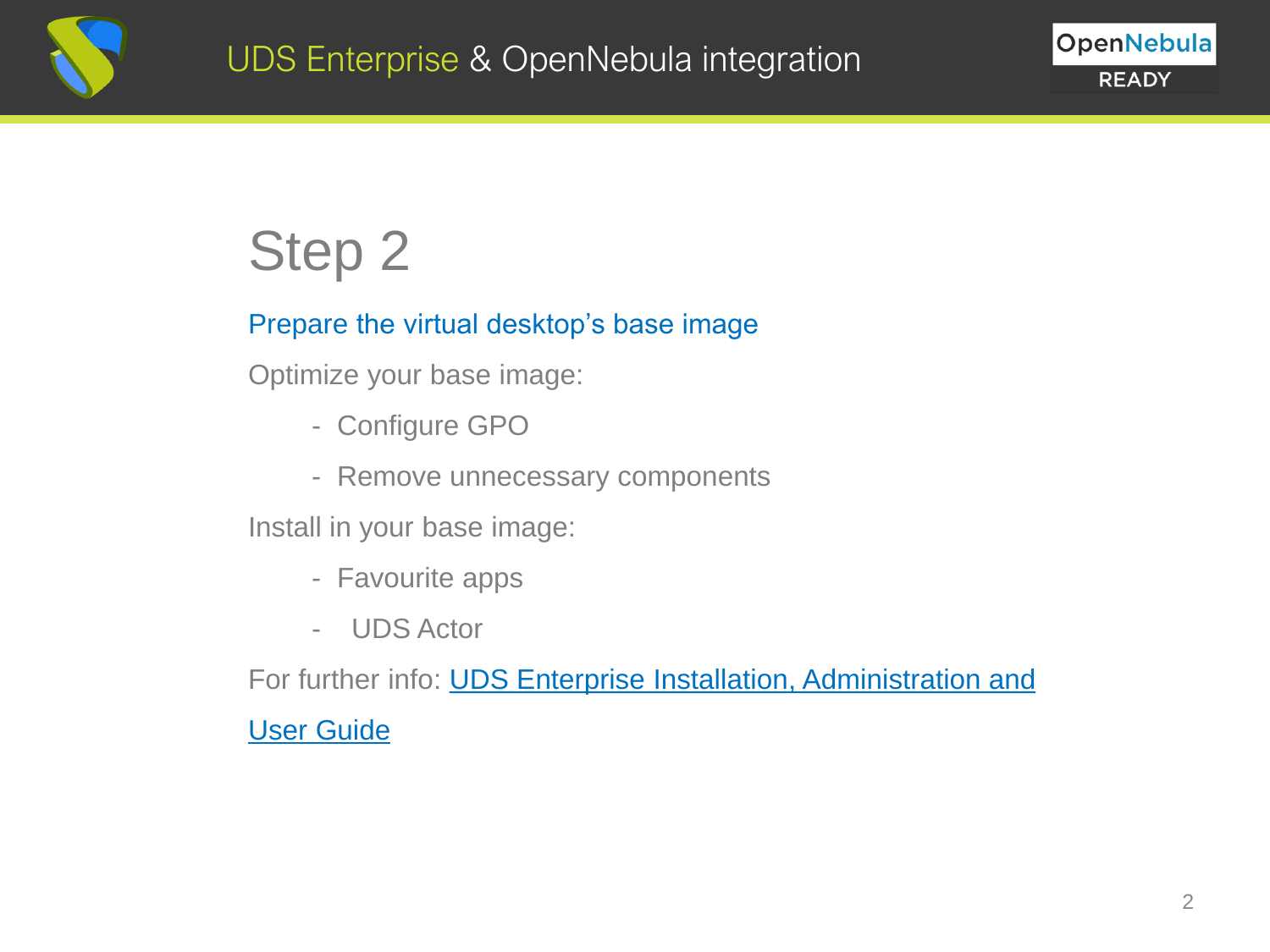

#### UDS Enterprise software installation

Install & configure UDS Enterprise components:

- MySQL Database
- UDS Server (broker)
- UDS Tunnel
- UDS Actor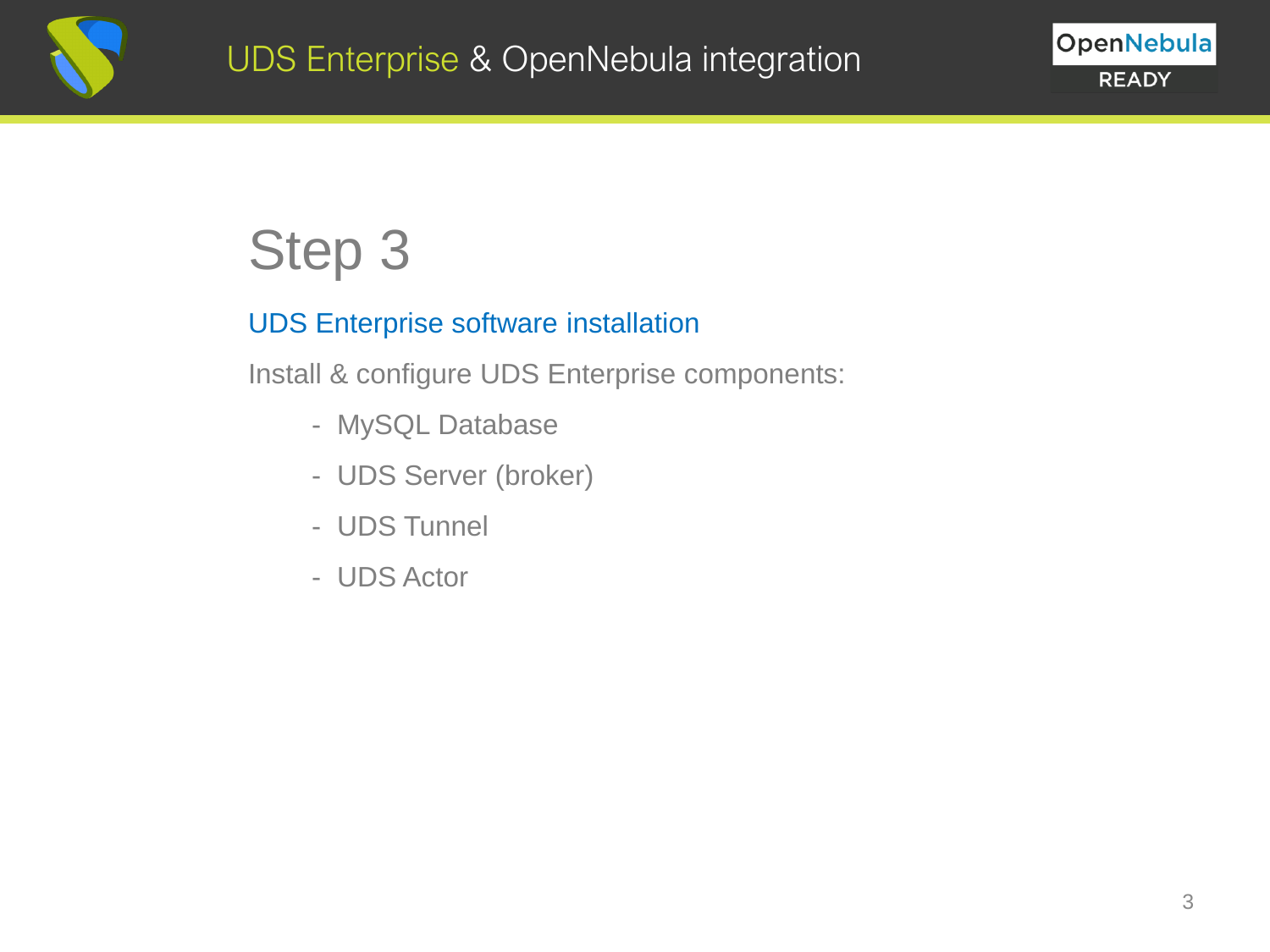

Go to UDS Enterprise Administration Dashboard and add OpenNebula in the "Services" section

| $\bigvee$ UDS            |                                                                                |             |
|--------------------------|--------------------------------------------------------------------------------|-------------|
| Service providers        |                                                                                |             |
| r.<br>Edit<br>New $\sim$ | $t_{\perp}$ Export<br>e Permissions<br>   Maintenance                          | 亩<br>Delete |
| Filter                   | 1-5 of 5 $\langle \langle \rangle \rangle$ $\langle \rangle$ $\langle \rangle$ |             |
| Name                     | <b>Type</b><br>Comments                                                        | Status 个    |
| consolas                 | Static IP Machines Provider                                                    | Active      |
| OpenNebula               | OpenNebula Platform Provider                                                   | Active      |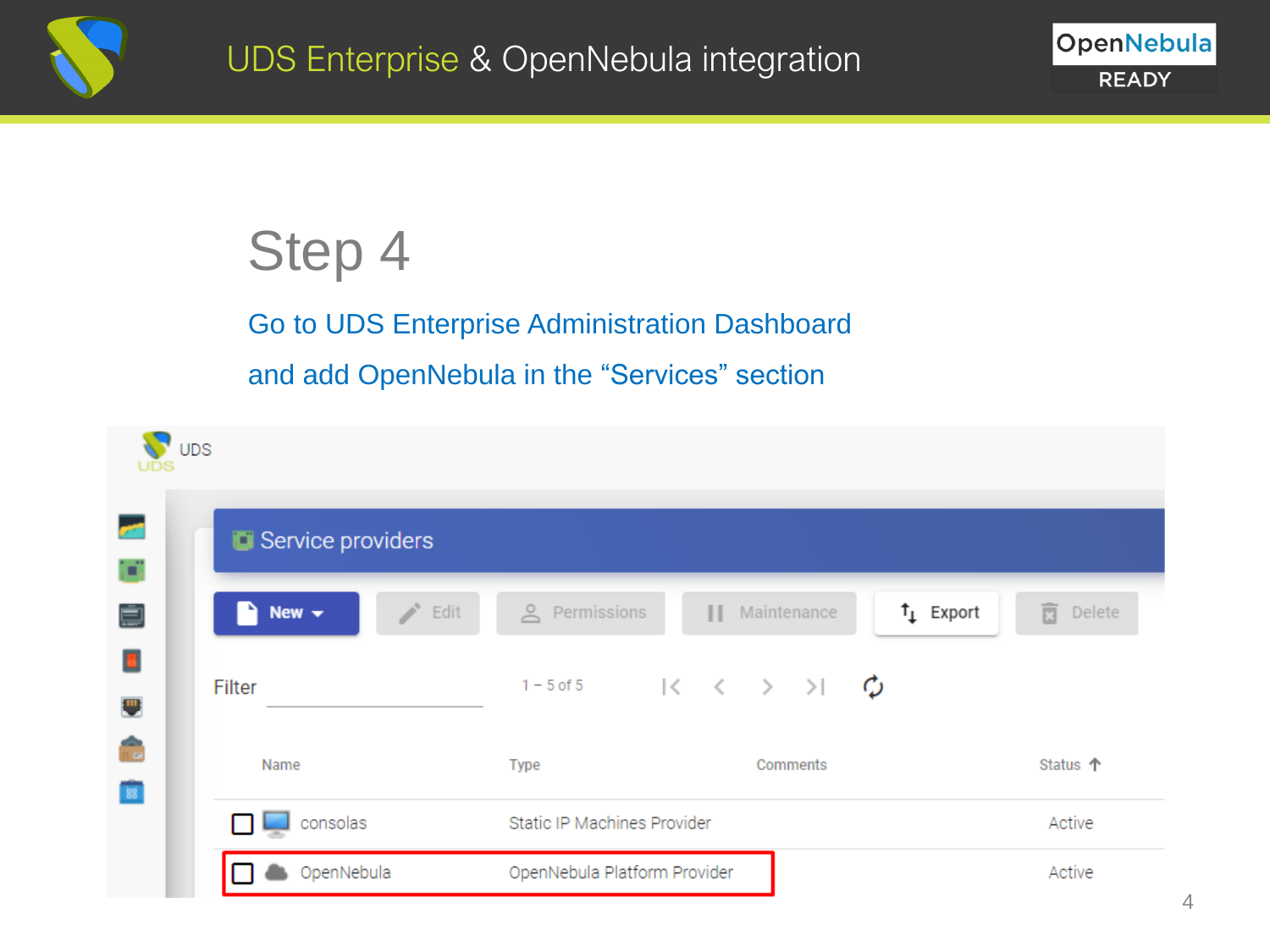

#### Create your Authenticator/s, OS Manager/s & Transport/s

- Authenticators: Active Directory, Azure Active Directory, eDirectory, Radius, OpenLDAP, SAML, IP and Internal
- OS Managers: Linux, Windows (Persistent / Non-persistent)
- Transports: RDP, RDS, XRDP, NoMachine, PCoIP, SPICE,

X2Go, HTML5 and RDS through HTML5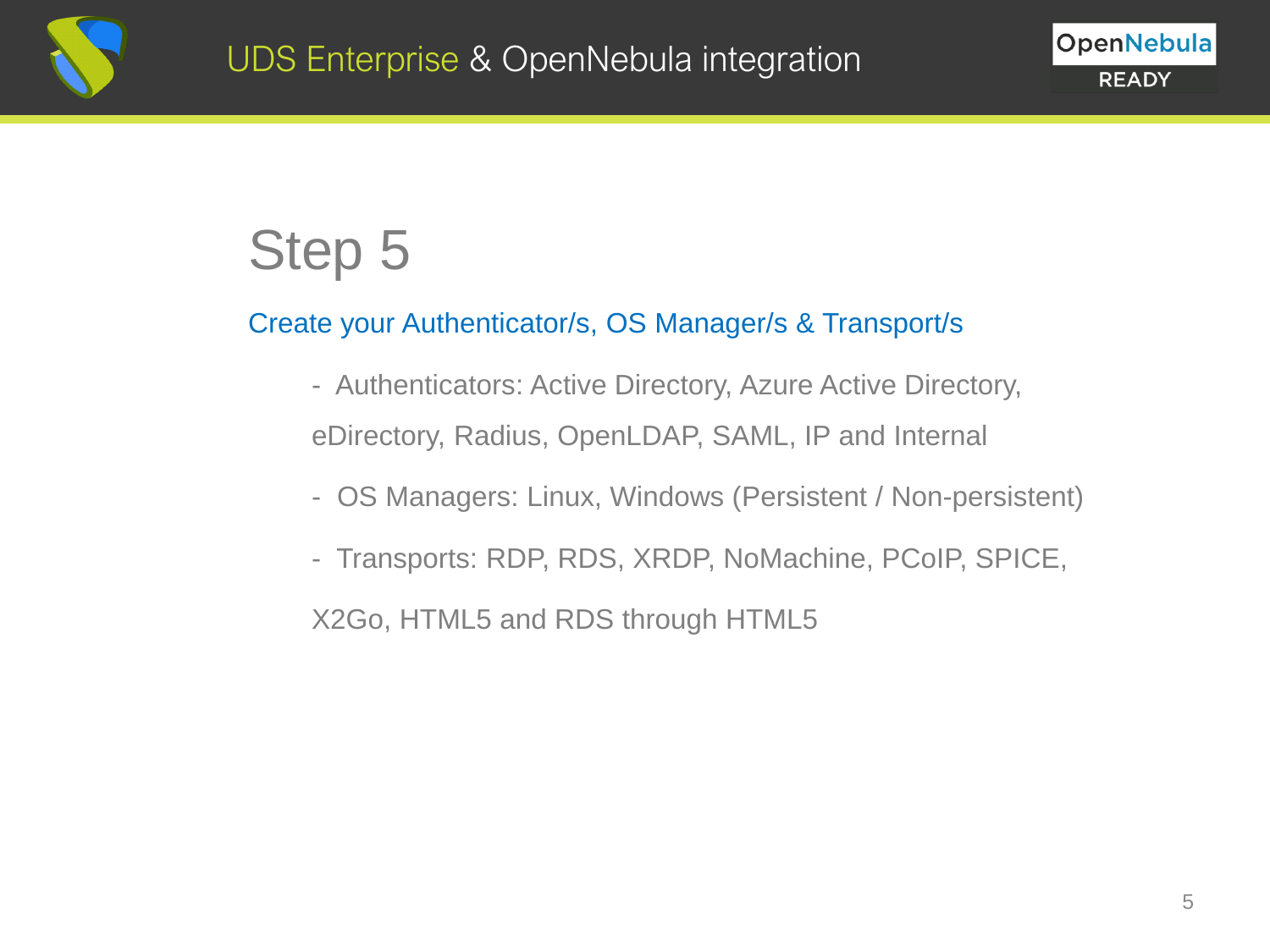

#### Deploy Services Pool

- Deploy desktops from base image/s
- Assign Authenticator/s, OS Manager/s, Calendars & Transport/s as needed

| <b>V</b> UDS    |                                   |                      |                      |                   |                 |                |                  |              | English $\blacktriangleright$ |
|-----------------|-----------------------------------|----------------------|----------------------|-------------------|-----------------|----------------|------------------|--------------|-------------------------------|
| <u>aa</u><br>þ. | Service Pools                     |                      |                      |                   |                 |                |                  |              |                               |
| Ė<br>Ð          | $\blacktriangleright$ Edit<br>New | <u>A</u> Permissions |                      | $\uparrow$ Export | <b>B</b> Delete | Filter         |                  | $1 - 6$ of 6 | ТC                            |
| $\blacksquare$  | Name                              | <b>Status</b>        | <b>User services</b> | In Preparation    | Usage           | <b>Visible</b> | Shows transports | Pool group   | <b>Parent service</b>         |
| 22              | OpenNebula W10                    | Active               | $\mathbf{0}$         | 0                 | 0%              | yes            | yes              | Default      | W10                           |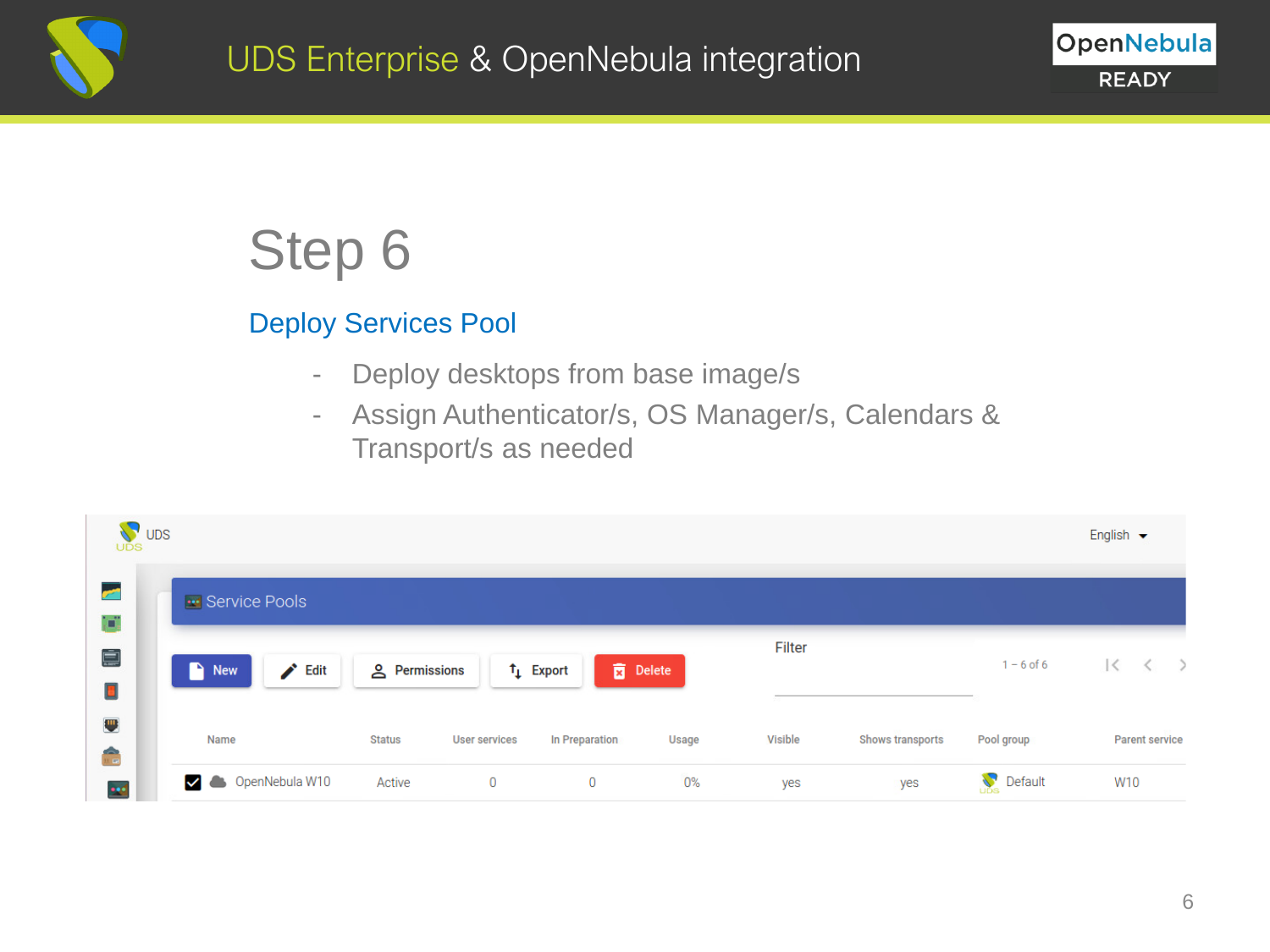

| Open<br>Nebula           |               | <b>VMs</b> |                  |                                 |              |                                                               |                     |                                           |                  |     | (+ OpenNebula -<br>$\bullet$ oneadmin $\bullet$ |   |
|--------------------------|---------------|------------|------------------|---------------------------------|--------------|---------------------------------------------------------------|---------------------|-------------------------------------------|------------------|-----|-------------------------------------------------|---|
| <b>Dashboard</b>         |               | $\ddot{}$  | $\boldsymbol{c}$ |                                 |              | ₹   8   9   4 <del>&gt;</del>   11 +   0 +   C +   <i>C</i> + |                     |                                           |                  |     | Search                                          | ۳ |
| Instances                | <b>Star</b>   |            | ID               | $\blacktriangle$<br><b>Name</b> | ≜ Owner<br>스 | Group                                                         | <b>Status</b><br>A. | Host                                      | $\triangleq$ IPs | ÷   | Charter<br>÷.                                   |   |
| <b>Templates</b>         | <b>SP</b>     | IO         |                  | UDS-DB                          | oneadmin     | oneadmin                                                      | <b>RUNNING</b>      | 192.168.2.15                              | 0: 192.168.2.16  | پ   | ↗                                               |   |
| <b>Storage</b>           | w.            | IC         | $\overline{2}$   | <b>UDS-Server</b>               | oneadmin     | oneadmin                                                      | <b>RUNNING</b>      | 192.168.2.15                              | 0: 192.168.2.17  | پ   | ↗                                               |   |
| <b>Network</b>           | $\mathcal{M}$ |            | 4                | <b>UDS-Tunel</b>                | oneadmin     | oneadmin                                                      | <b>RUNNING</b>      | 192.168.2.15                              | 0: 192.168.2.18  |     | ↗                                               |   |
| Infrastructure           | ×.            | H          |                  |                                 |              |                                                               |                     |                                           |                  | پ   |                                                 |   |
| <b>System</b>            | $\mathcal{L}$ | HO.        | 8                | W10-0000                        | oneadmin     | oneadmin                                                      | <b>RUNNING</b>      | 192.168.2.15                              | 0: 192.168.2.19  | پ   | ↗                                               |   |
| <b>Settings</b>          |               | HO.        | 9                | W10-0001                        | oneadmin     | oneadmin                                                      | <b>RUNNING</b>      | 192.168.2.15                              | 0: 192.168.2.20  | ىيا | ↗                                               |   |
|                          |               | 10         |                  | Showing 1 to 5 of 5 entries     |              |                                                               |                     |                                           |                  |     | 1 Next<br>Previous                              |   |
| Not officially supported |               |            |                  |                                 |              |                                                               |                     | 5 TOTAL 5 ACTIVE 0 OFF 0 PENDING 0 FAILED |                  |     |                                                 |   |
| OpenNebula 6.0.0         |               |            |                  |                                 |              |                                                               |                     |                                           |                  |     |                                                 |   |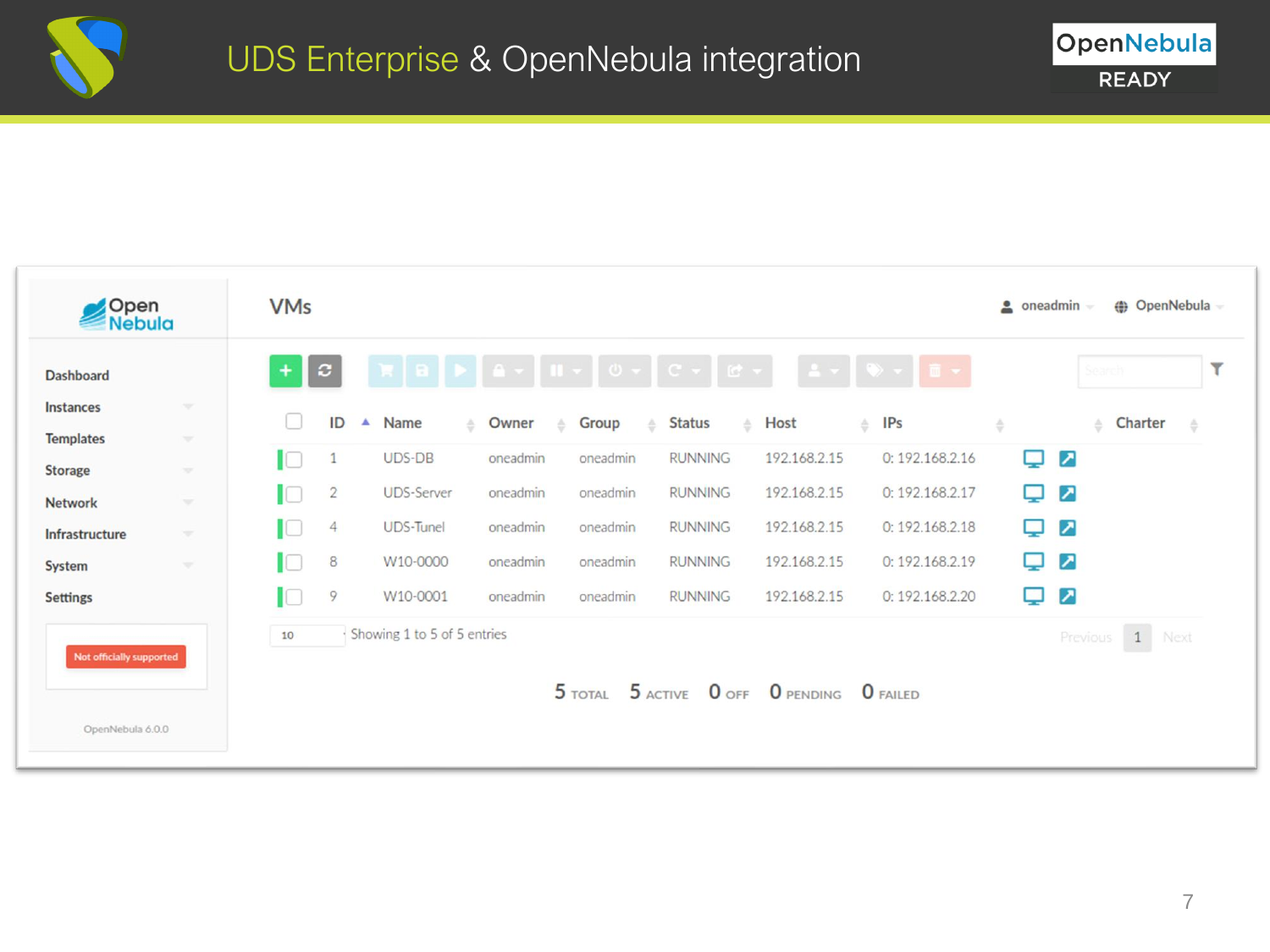

#### Enjoy your virtual desktops provided by

#### UDS Enterprise & OpenNebula!

| <b>W</b> UDS |                       | $\bullet$ UDS Client | About<br>English $\leftarrow$ |
|--------------|-----------------------|----------------------|-------------------------------|
|              |                       |                      |                               |
|              | <b>UDS Enterprise</b> |                      |                               |
|              | Username*             |                      |                               |
|              |                       |                      |                               |
|              | Password              |                      |                               |
|              |                       |                      |                               |
|              | Login                 |                      |                               |
|              |                       |                      |                               |
|              |                       |                      |                               |
|              |                       |                      | © Virtual Cable S.L.U.        |